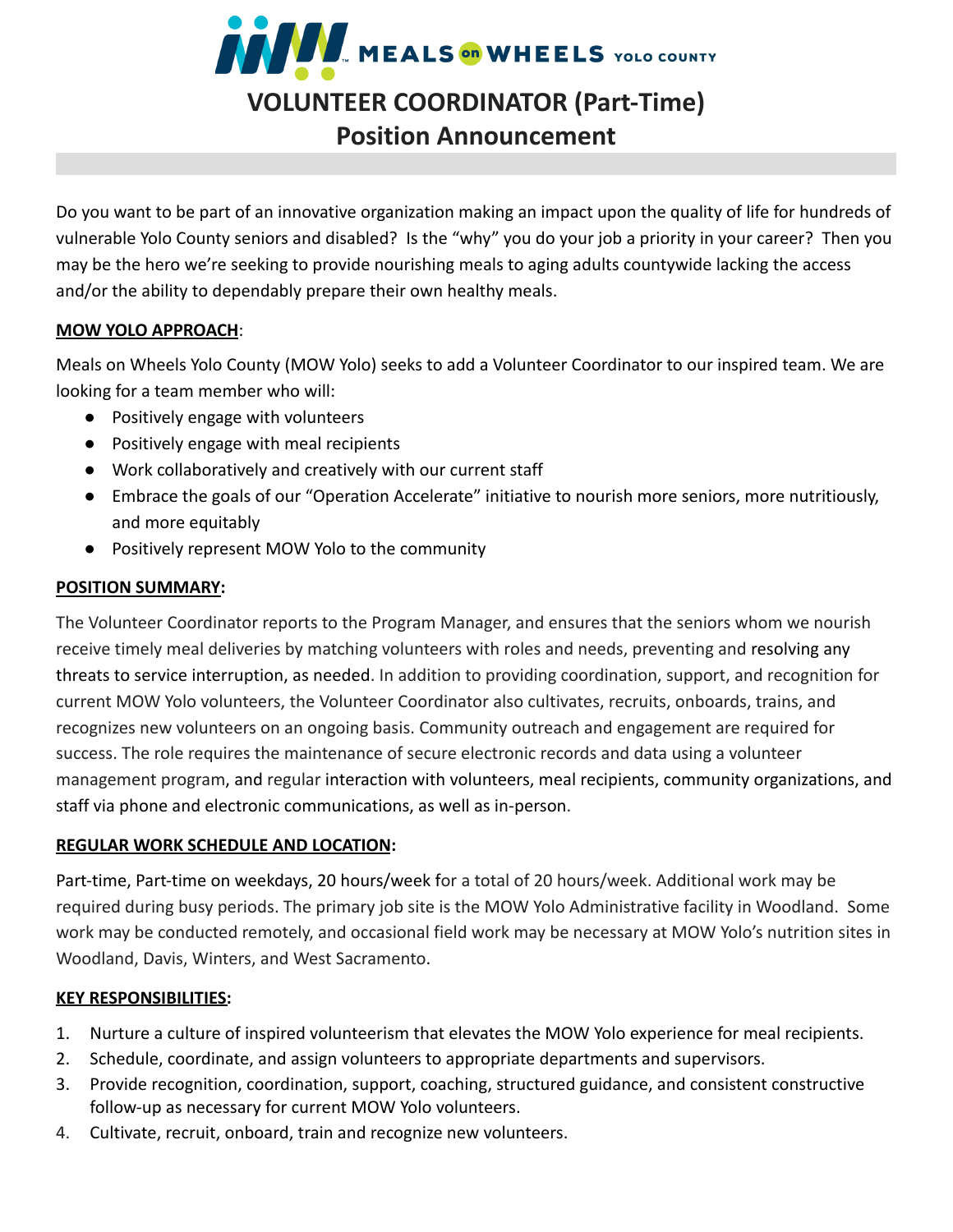# **AND MEALS ON WHEELS** YOLO COUNTY

- 5. Serve as a communications liaison with and between volunteers and key MOW Yolo staff, sharing critical information, challenges, and successes.
- 6. Work closely with local organizations and businesses to coordinate group volunteer opportunities.
- 7. Interact professionally, yet sensitively, in a positive manner with volunteers, meal recipients, and staff.
- 8. Maintain volunteer data primarily in an electronic volunteer management system.
- 9. Perform administrative tasks related to successful execution of duties.
- 10. Willingness to take on new tasks and responsibilities as the position evolves and MOW Yolo grows.
- 11. Attend all scheduled MOW Yolo meetings at MOW Yolo headquarters.
- 12. Perform all other duties as assigned.

## **REQUIRED QUALIFICATIONS AND SKILLS:**

- 1. Highly organized, creative, flexible, and adaptable, with superior verbal and written communication skills, interpersonal skills, and presentation skills.
- 2. Ability to work professionally, cooperatively, positively, effectively, and efficiently with both internal and external contacts via phone, email, or in either virtual or in-person meetings. This includes interactions with volunteers, meal recipients, colleagues, and community partners.
- 3. Ability to make decisions, prioritize, and pivot in a changing environment, anticipate future needs, respond to unanticipated events, and meet deadlines.
- 4. Occasionally lift and carry up to 25 lbs., stand continuously up to 4 hours, bend below the waist, and reach above the head.
- 5. Regularly sit, primarily at a desk or in meetings.
- 6. Ability to work in an office environment shared with other staff and volunteers, with frequent interruptions and noise.
- 7. Ability to work in a remote capacity occasionally or frequently as public health orders or other organizational circumstances may dictate.
- 8. Frequently engage in repetitive hand motion, grasping and fine hand manipulation for up to 4 hours per day, primarily for keyboarding.
- 9. Ability to learn, perform, and follow simple and complex calculations, instructions, and concepts.
- 10. Proficient at using and/or learning electronic systems. Comfortable working with Microsoft Office Suite; Google Workspace familiarity is a plus.
- 11. Ability to perform established duties, responsibilities, and expectations independently and with minimal supervision.
- 12. Occasionally drive own transportation, primarily for professional appointments, community outreach, and special events.
- 13. Adapt and respond flexibly, creatively, and patiently to various situations.
- 14. Exhibit a passion and enthusiasm for MOW Yolo's work and mission.

## **POSITION LICENSES/CERTIFICATIONS/VACCINATIONS:**

- 1. Current California Driver's License
- 2. Proof of automobile insurance
- 3. COVID-19 Vaccination plus Booster

## **COMPENSATION AND BENEFITS:**